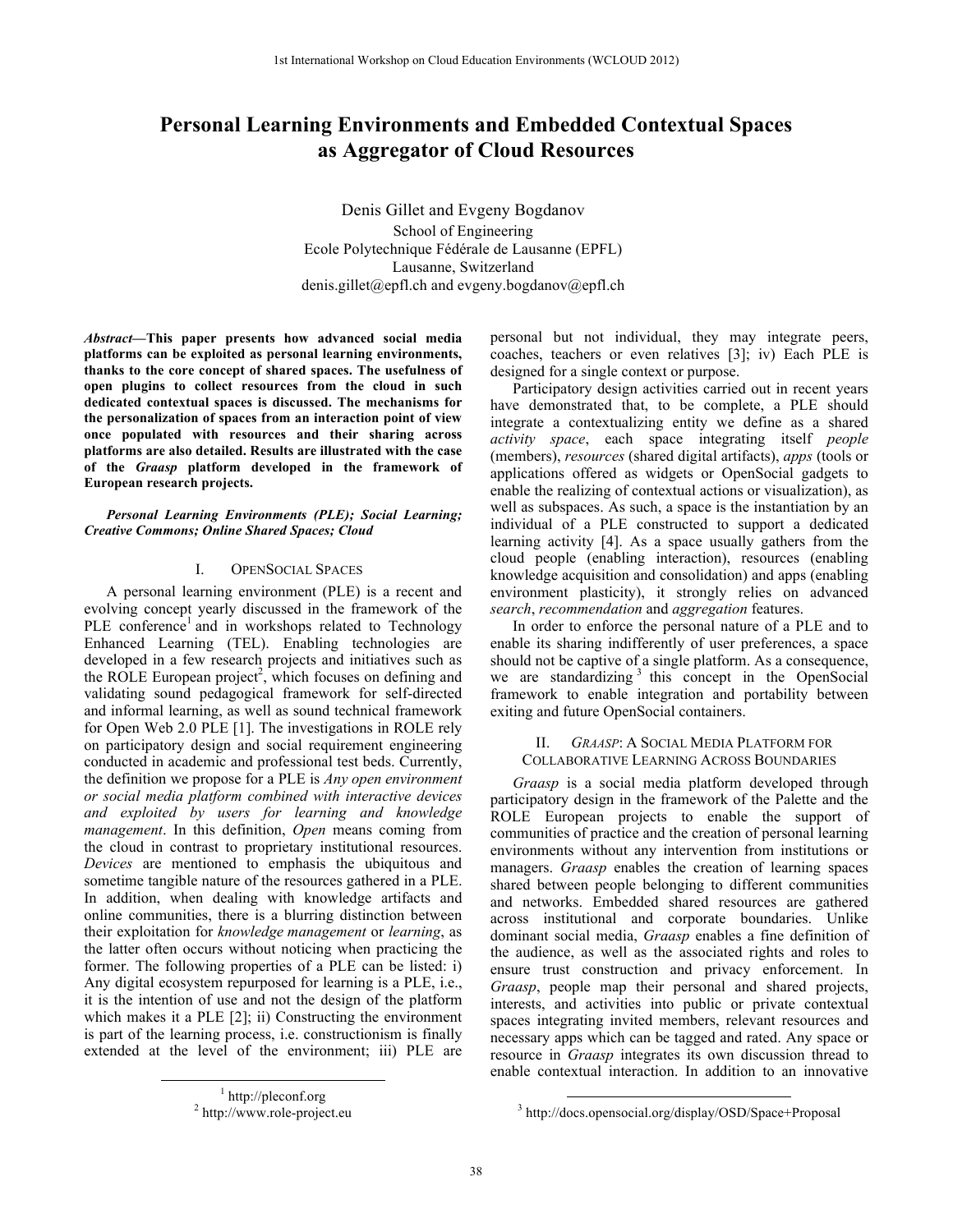relation-based recommendation engine, one of the core features of *Graasp* is the *GraaspIt!* bookmarklet which supports an easy aggregation of cloud resources as detailed in the next section.

#### III. *GRAASPIT!* AND CLOUD AGGREGATION API

*GraaspIt!* is a simple JavaScript bookmarklet that can be activated from the browser bookmark bar at any time when surfing the Web (Figure 1). It relies on the embed.ly library which recognizes more than one hundred web sites and enables the integration of their content in one-click as embedded objects in *Graasp* spaces through the *Graasp* clipboard. In addition, the open *Graasp* plugin architecture enables open content providers to add support for their own repositories or platforms. Thanks to this feature and a dedicated plugin, educational OpenSocial gadgets available in the ROLE widget store<sup>4</sup> can be added in one-click to *Graasp*. In the case the content of a Web site is not recognized or supported, a simple snapshot of the Web page is taken, providing in such a ways a combined bookmarking and archiving feature.

|                       | Graaspit!~                                                                                  |                                         |                   |                                                                                                               |
|-----------------------|---------------------------------------------------------------------------------------------|-----------------------------------------|-------------------|---------------------------------------------------------------------------------------------------------------|
|                       | Graasplt! works on any url. Once you find a useful resource (video at youtube.com or app at |                                         |                   |                                                                                                               |
|                       |                                                                                             |                                         |                   | google.com/ig/directory, for example), just click the 'Graasplt!' bookmark button. Video or app will be added |
|                       | into Graasp. Easy to do! Why not try it now!                                                |                                         |                   |                                                                                                               |
|                       |                                                                                             |                                         |                   |                                                                                                               |
|                       |                                                                                             | Figure: All the Websites are supported. |                   |                                                                                                               |
| YouTube               | <b>RY</b> Justin.tv                                                                         | <b>D</b> uStream                        | <b>Ed</b> ox      | <b>B</b> Revision3                                                                                            |
| <b>b</b> Daily Motion | College Humor                                                                               | tv TwitVid                              | U Break.com       | <b>W</b> Myspace Videos                                                                                       |
| MetaCafe              | <b>B</b> Blaty                                                                              | <b>Coople Videos</b>                    | <b>W</b> Revver   | Of Yahoo! Video                                                                                               |
| <b>Ed</b> vidder      | <b>U. LiveLeak</b>                                                                          | animoto                                 | <b>CI</b> dotSUB  | Of Overstream                                                                                                 |
| Uvestream             | - WorldStarHipHoo                                                                           | <b>W</b> TeacherTube                    | <b>D</b> Bambuser | S SchoolTube                                                                                                  |
|                       |                                                                                             |                                         |                   |                                                                                                               |

Figure 1. The *GraaspIt!* feature integrated as a bookmark script enabling a one-click gathering of any online resource when surfing the Web.

#### IV. SPACE PERSONALIZATION AND SHARING

Once a space is created in *Graasp*, the core part of the interface (the Pad) enabling authorized users to interact with the embedded resources can be further personalized. In addition to the standard view (called the *Graasp* view) provided to populate spaces and to visualize their full content and members (Figure 4), an extension mechanism is introduced to adapt the interaction and visualization mode through functional skins [5]. A functional skin is an XML file with some JavaScript code. It can be created by any user and added in a space at runtime without the intervention of developers. The functional skin feature can be seen as a client-side plug-in. *Graasp* offers two built-in functional skins that can be selected using a popup menu: The Resource view (Figure 2) and the App view (Figure 3). The Resource view displays the list of all resources existing in a space and

provides links for individual or full download. In addition, previews of resources can be displayed. The App view displays and activates all app instances from a space as a mashup. In this view, apps can be resized and their position order can be modified.

| Pad                 |                                             | ▼ Resource view     |
|---------------------|---------------------------------------------|---------------------|
|                     | Resources from the space (<br>Show previews | <b>Download All</b> |
| ≣                   | YouTube PLE Workshop                        |                     |
| Ì                   | Slideshare Introducing PLE                  |                     |
| Ħ                   | <b>Website PLE Conference 2012</b>          |                     |
| $\overline{\alpha}$ | PDF Horizon STEM report 2012                | Download            |
|                     |                                             |                     |

Figure 2. Resource view for a space.

App view

| Forum Widget                                                                                  | Wiki gadget                  |                                                                                         |  |
|-----------------------------------------------------------------------------------------------|------------------------------|-----------------------------------------------------------------------------------------|--|
| To use the forum.                                                                             | <b>View</b><br>Edit          | <b>History</b>                                                                          |  |
| make sure that you:<br>1. are logged in.                                                      | Thursdav15<br>$8:00-18:00$   | Nov Room A                                                                              |  |
| 2. have given the forum access to                                                             | $8:00 - 8:50$                | Registration                                                                            |  |
| data $(*)$                                                                                    | $8:50 - 9:00$                | <b>Opening Ceremony</b>                                                                 |  |
| (*) You only need to give access to data once<br>(for the forum in a specific space). To give | $9:00 - 10:35$<br>Session 1  | weSPOT: A cloud-based approach for personal and<br>social inquiry                       |  |
| access, click continue in the dialog shown at<br>the top of the widget. Once access has been  |                              | Cloud Services within ROLE PLE                                                          |  |
| given the dialog as well as this information will                                             |                              | Dynamic Customization of eTextBooks                                                     |  |
| dissaper.                                                                                     |                              | An Assistant for Loading Learning Object Metadata:<br>an Ontology Based Approach        |  |
|                                                                                               | $10:35 - 11:00$              | Coffee Break                                                                            |  |
|                                                                                               | $11:00 - 12:35$<br>Seesion 2 | Cloud Services for Learning Scenarios: Widening<br>the Perspective                      |  |
|                                                                                               |                              | A cloud-based architecture for an affective<br>recommender system of learning resources |  |
|                                                                                               |                              | Cloud Computing for teaching and learning MPI with                                      |  |

Figure 3. App view for a space.

A space created in *Graasp* can be shared with other people and with other platforms [6]. The space can be extracted from *Graasp* as a private or secret URL. This URL can be shared with other users and open in any browser window. Alternatively, the space can be embedded into another Web environment as an iframe.

In order to facilitate the open sharing of resources and awareness, *Graasp* automatically proposes creative  $commons<sup>5</sup>$  licenses when content is made available in public spaces. This mechanism is extendable to code of OpenSocial gadgets when shared publicly to enable the repurposing of apps for personalization to other contexts.

#### V. CONCLUDING REMARKS

The usefulness of the space concept and the associated aggregation mechanism to populate them with resources gathered from the cloud have been demonstrated in this paper. Besides, the space personalization providing alternative interaction modes with content and the sharing mechanism have been introduced. The permeability (ability to absorb content from the cloud) and the plasticity (ability to

 <sup>4</sup> http://www.role-widgetstore.eu

 <sup>5</sup> http://creativecommons.org